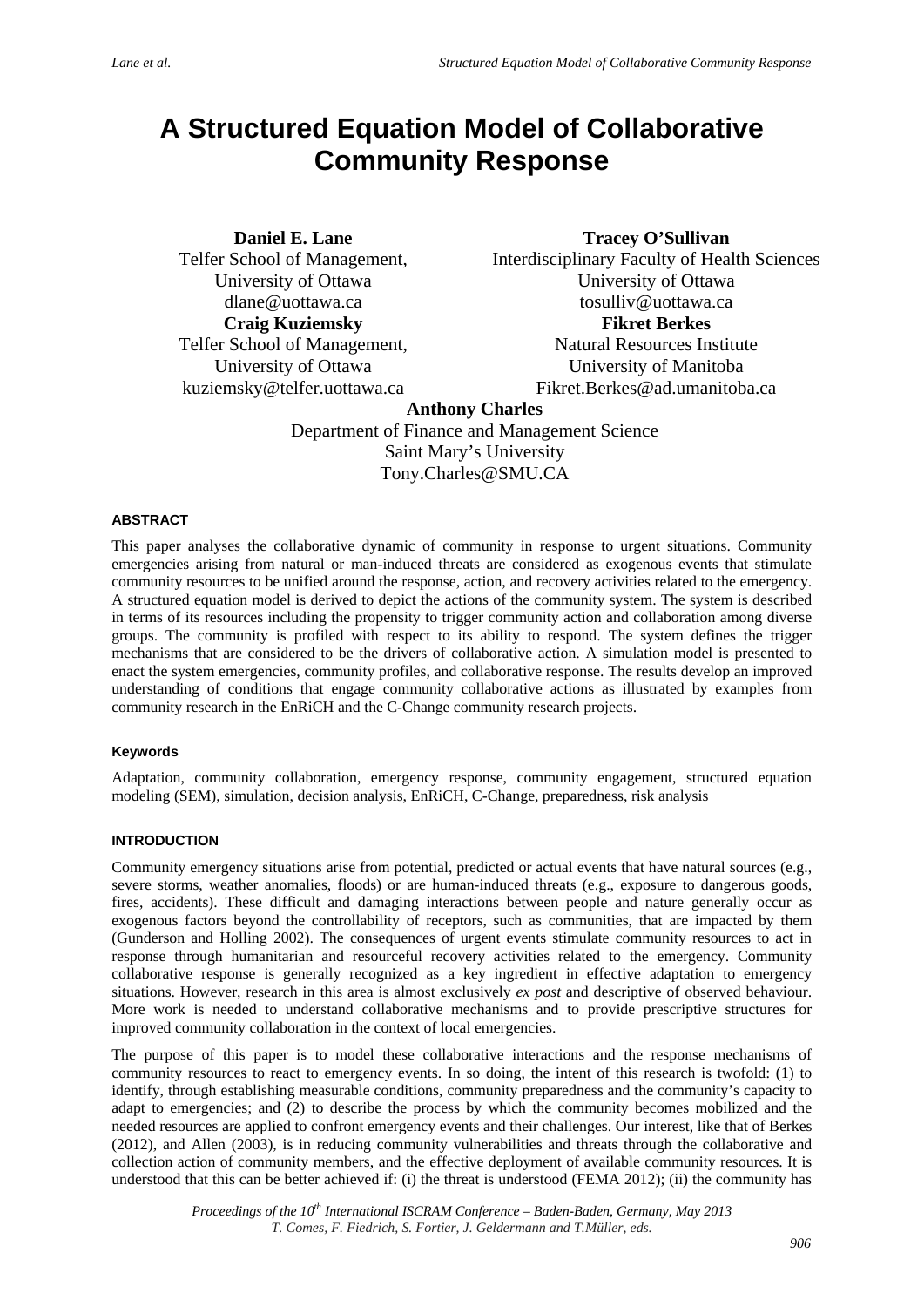compiled the necessary resources and inventory of people, materials, infrastructure, and institutional arrangements required to deal with the threat (Haque and Etkin 2012); (iii) the community has undertaken strategic planning steps to become prepared (Levac et al. 2011); and (iv) the community is in a position to act in order to deploy efficiently and effectively its resources collaboratively before, during, and after the event inducing emergency (Shapiro 2011; Kegler et al 2010; Lasker and Weiss 2003). To this end, the objective of the paper is to: (1) model and describe the emergency including its expected impacts; (2) profile the community under threat and the context of the emergency event; (3) characterize the community's social capital including leadership, resources, priorities, strategic plans, and level of preparedness; and (4) describe the deployment and effectiveness of community resources in response to the emergency situation with respect to the emergency impacts and changes to the community profile.

The paper uses data on collaborative practices and evidence from historical emergency circumstances and performance of community response for two community-based research projects at the University of Ottawa:

- EnRiCH ("Enhancing Resilience and Capacity for Health") a community-based, participatory action research project for the implementation and evaluation of resilience-oriented interventions in 5 target communities in Canada. EnRiCH develops new knowledge to enhance preparedness, response and recovery for emergency events or natural disasters (O'Sullivan et al. 2012); and
- C-Change ("Managing Adaptation to Environmental Change in Coastal Communities: Canada and the Caribbean") – an International Community-University Research Alliance (ICURA) project whose goal is to assist participating coastal communities to share experiences and tools that aid adaptation to changes due to sea level rise, and increasing frequency of extreme weather events, e.g., hurricanes, seasonal storm surge. C-Change seeks to improve understanding of the impacts of changing climate on local assets, and to increase capacity for planning for adaptation (Lane and Watson 2012).

## **METHODS**

Structured equation modeling provide the foundation for simulation modeling and analysis through the model components of the Community Emergency Event and Response system as depicted in Figure 1. Figure 1 includes the modules of the system model as identified above: (1) the exogenous emergency event; (2) the community context and profile; (3) the community's social capital, priorities, capacity to adapt, and resources; and (4) community response and actions to the exogenous event. Model modules are presented in detail below.



**Figure 1. Community Emergency Event and Response System** 

## **(1) Emergency Event Module**

An emergency is defined in the system model as a natural and/or human-induced event that induces an emergency situation on the community. For EnRiCH, emergencies are defined in general terms as chemical, biological, radiological, nuclear and explosive (CBRNE) events that cause trauma to community resources and individuals, especially vulnerable populations. In the case of C-Change, coastal communities experience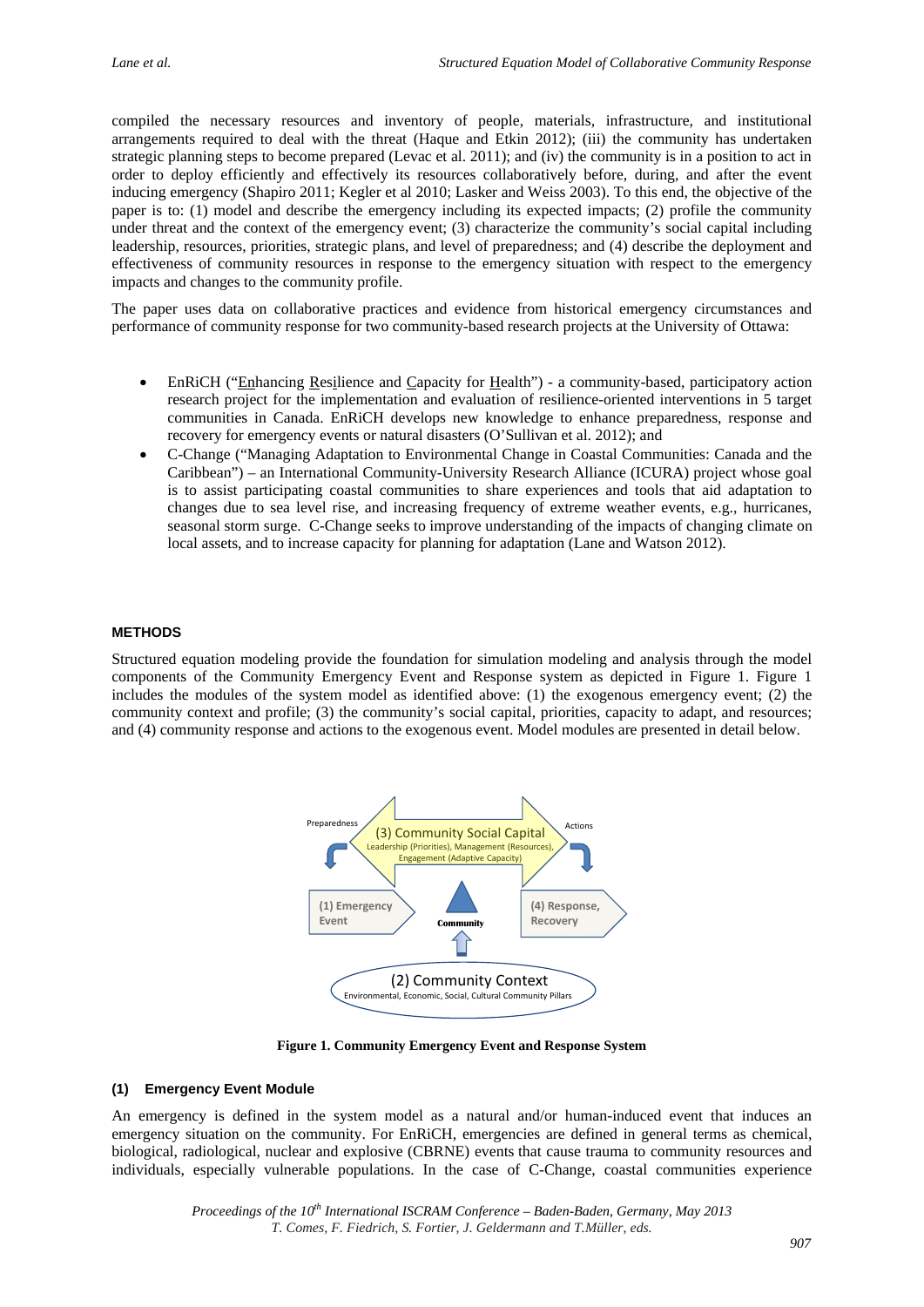emergencies from extreme weather events, e.g., severe storms, hurricanes, that impact exposed and vulnerable infrastructure (bridges, roads, buildings) impacted by storm surge and flooding. Expected impacts from emergency events are modeled as value-based damages to the assets of the community. These assets are classified in categories that include: the environmental, economic, social, and cultural assets of the community. The extent to which these asset categories are prepared and protected, reflects the priorities of the community to adapt and be resilient, and to render it less vulnerable as a consequence. The Emergency Module accounts for the impacts as a function of: (a) the relative strength of the event, e.g., more severe versus less severe storm; (b) the resources of the community to project, accommodate, or retreat, in preparation for the emergency inducing event; and (c) the action of the community attributed to managing the event.

# **(2) Community Profile Module**

Communities are defined in the context of the pending emergency situation and with respect to their value-based assets position. Communities are accounted for in the status quo of the event context with respect to their assets with respect to Environmental, Economic, Social, and Cultural categories that provide the inventory and resources associated with its physical and environmental attributes, the membership and involvement in the commercial economic sector, the elements of the social system (e.g., community demographics, social services, health care, etc), and the characteristics that identify the unique cultural perspective of the community (e.g., churches, community centres, etc.) (Lane and Watson 2012, Fisher 2011).

## **(3) Community Social Capital Module**

The community is evaluated in terms of its social capital for emergency preparedness. This includes: (i) community social capacity for collaboration and community synergy (Lasker and Weiss 2003); (ii) resources for emergency relief (e.g., access to first responders, emergency services, clinics, etc.); and (iii) preparedness as measured by institutional arrangements, and collective community capability to be independent of food, water, energy and communication services and community members' ability to be self sufficient for a 72 hour period. This dimension of the community profile, "community social capital" (Figure 1), is expressed in terms of community attributes assigned to leadership (with respect to community priorities), management (of human and material resources), collaborative engagements and within-community communication (adaptive capacity) (O'Sullivan et al. 2012).

## **(4) Community Response and Action Module**

Community capacity is a key component of the ability of the community to be prepared in the face of the pending emergency conditions. Community capacity and implementation of community response and action are separate but related elements of the system. The existence of action guidelines and plans, as well as evidence of ongoing community communication and engagement in monitoring and training for emergency events contributes to response and action effectiveness (BCI 2010; FEMA 2012; Shapiro 2001). Community capacity may be considered a necessary but not a sufficient condition to elicit effective emergency response and action. Unanticipated examples abound of the capacity of communities and individuals to act over and above their apparent means to overcome the challenges of traumatic events. These responses are modeled as a function of historically observed actual community responses. The modeling framework explores interaction opportunities that give rise to incidences of exceptional response. These incidences are modeled as a function of the event, community resources and capacities, and the cohesive synergies and collaboration among community groups (Eriksson and Lindström 2007; Kegler et al. 2010).

## **Functional Module Behaviour**

The linkages and functional relationships between the modules of the Community Emergency Event and Response System (Figure 1) are developed using structural equation modeling (SEM) developed from the work of Goldberger (1972) and subsequent analysis (Bagozzi and Yi 2012). Interrelated module functions are described initially in Figures 2a, b, c, and d below as follows:

- a) Emergency Event Urgency (i.e., severity) versus Community Response or mobilization in the event of a more severe predicted or actual event, it is anticipated that the affected community will mobilize accordingly in direct relationship to its capacity and responsibility;
- b) Community Social Capital (leadership, management, engagement, communication) as a function of the Community Profile assets by category (environmental, economic, social cultural) – defines the community's preparedness position as a function of its recorded value asset position, and its state of preparation prior to the onset of the emergency inducing event;
- c) Emergency Event Impacts with respect to the Community Profile assets by category (environmental,

*Proceedings of the 10th International ISCRAM Conference – Baden-Baden, Germany, May 2013 T. Comes, F. Fiedrich, S. Fortier, J. Geldermann and T.Müller, eds.*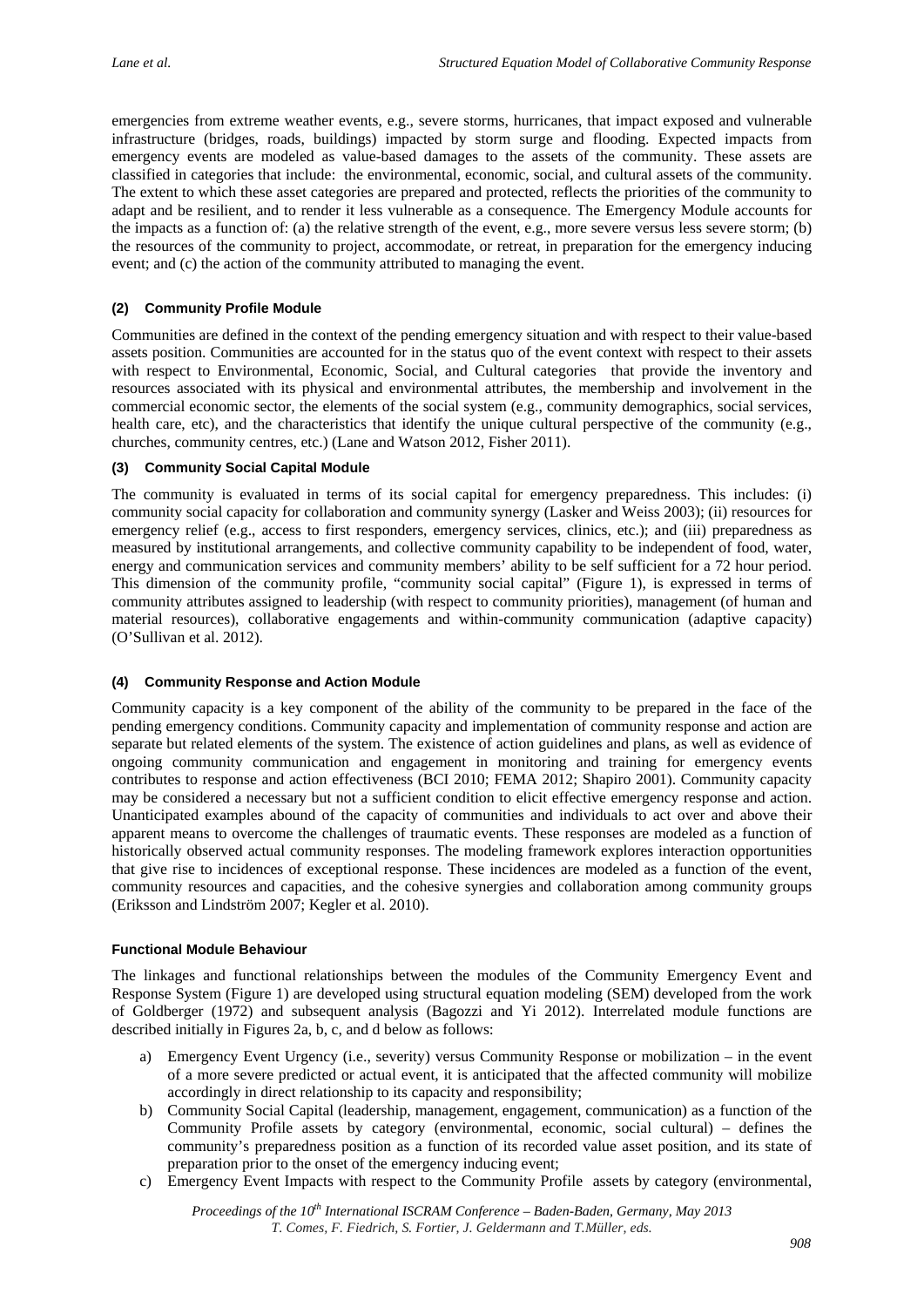economic, social cultural) for alternative levels of urgency or severity – the higher the severity of the threat, the higher the impacts (damages) across the Community Profile as a function of historical emergency events and steps taken to adapt to pending events;

d) Community Response versus Social Capital for alternative levels of emergency event urgency – measures of community response are indicated as a function of community social capital and the community's capabilities of collaborating and communicating in the context of the event.

The system models the feedback between the mobilization of community response and the actual impacts on the community profile. The higher the effective community response, *ceteris paribus*, the lower the effective impacts on the community assets. Data from the EnRiCH and C-Change communities experience are used to define candidate functional forms, feedback, and response based on the limited emergency event experience (as illustrated in Figure 2). These data are used to investigate 'trigger values' in the response functions indicating changes in levels of impacts based on observations for mobilized community response.



**Figure 2. Events, Social Capital, and Response Functions; (a) Event urgency vs Community Response; (b) Social Capital by Community Profile Dimension; (c) Event Urgency vs Event Impacts by Community Dimension; (d) Social Capital vs Community Response.** 

# **ANALYSIS AND RESULTS**

The functional system, illustrated above in Figure 2, is used as the basis for the development of a dynamic simulation model using the *Arena* simulation software (Kelton et al. 2007). The simulation model links the elements of the Community Emergency Event and Response System (Figure 1) in a dynamic framework indicating mechanisms for emergency event response and recovery. Randomized emergency events are modeled through their affects, durations and expected impacts. The community response is determined as a function of the social capacity and mobilized response. The *Arena* model is characterized by a linked model of component for: (1) community preparatory status; and (2) emergency inducing event and response as illustrated in Figure 3 below.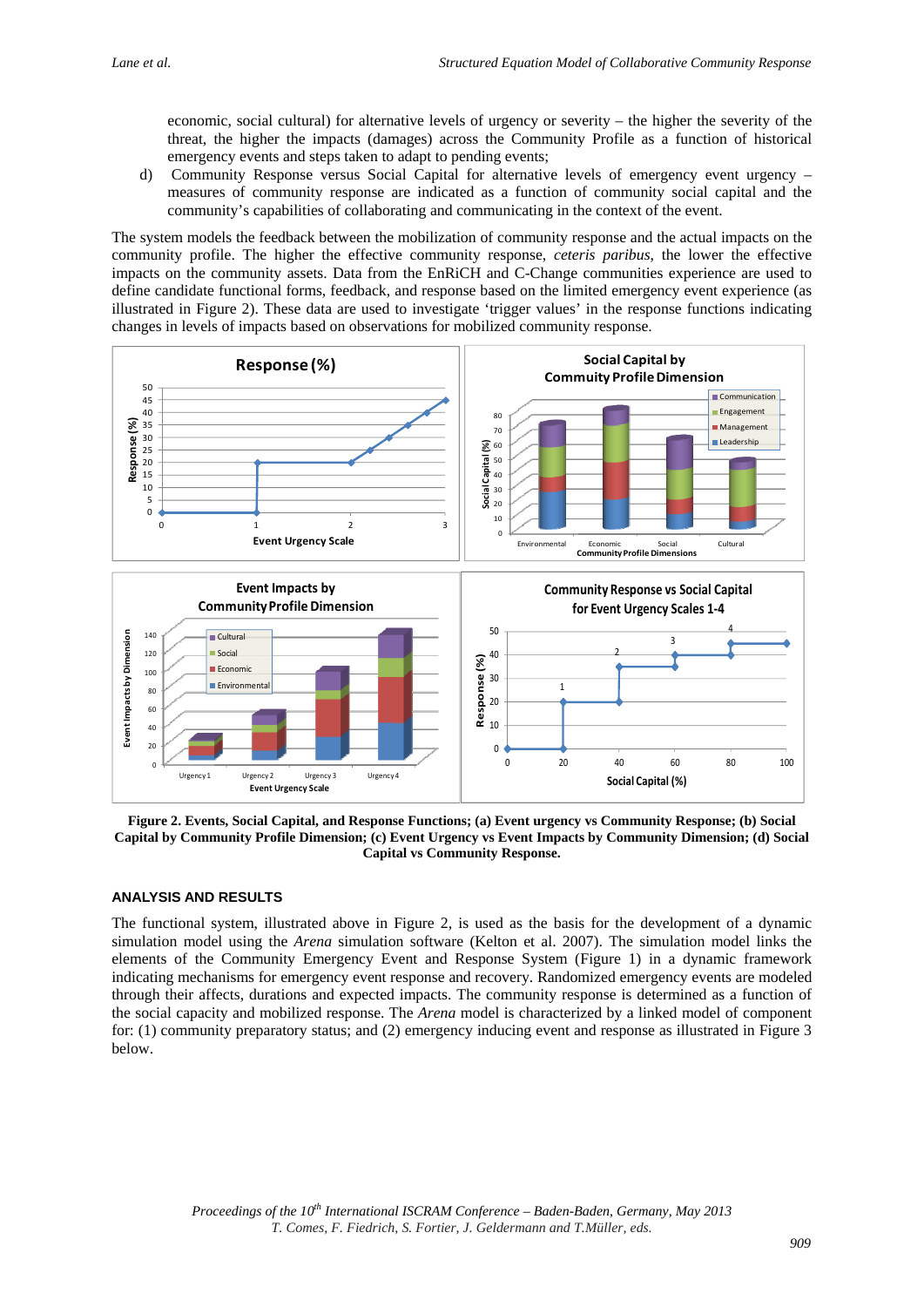

**Figure 3. Arena Simulation Core Model** 

Manipulation of alternative levels and configurations of community social capacity and response are designed, tested, and validated using EnRiCH and C-Change observations from limited historical emergency response. The results of the simulation design are analysed to explore conditions, target levels, and indicators to summarize the mechanisms that are deemed most preparatory and effective in dealing with the crisis.

## **CONCLUSION**

The modeling exercise of this paper is neither unique nor definitive. Rather, it explores the identification and measurement of elements of community response to emergencies. This requires building and constructing a representative response system characterized by community mechanisms that are judged to be more of less effective in the face of the impacts of modeled emergency situations. In so doing, the analysis, through practical observations from the EnRiCH and C-Change cases studies, develops insights into defining preparedness and effective response mechanisms. The exploratory results direct policy makers and community leaders to focus on the priorities of the community toward improving preparedness and response.

## **ACKNOWLEDGMENTS**

The authors acknowledge their involvement in the community-based EnRiCH (http://www.enrichproject.ca/ ) and C-Change (www.coastalchange.ca) projects. Particular thanks to research administrators, students, and community partners. Special thanks to EnRiCH International for stimulating and uniting the authors .

#### **REFERENCES**

- 1. Allen, K. (2003) Vulnerability reduction and the community-based approach, in Pelling (ed.), *Natural Disaster and Development in a Globalising World*. Routledge, London, 170-184.
- 2. Bagozzi, R., and Yi, Y. (2012) Specification, evaluation, and interpretation of structural equation models. *Journal of the Academy of Marketing Science*, 40 (1), 8–34.
- 3. BCI. (2010) Good Practice Guidelines 2010 (Global Edition): A Management Guide to Implementing Global Good Practice in Business Continuity Management. Business Continuity Institute. Berkshire, United Kingdom. 92p.
- 4. Berkes, F. (2012) Understanding uncertainty and reducing vulnerability: lessons from resilience thinking. In: *Disaster Risk and Vulnerability*, C.E. Haque and D. Etkin, eds. McGill-Queen's University Press, Montreal, pp. 27-44.
- 5. Eriksson, M., and Lindström, B. (2007) Antonovsky's sense of coherence scale and its relation with quality of life: A systematic review. *Journal of Epidemiology and Community Health, 61*(11): 938-944.
- 6. FEMA. (2012) *Incident Action Planning Guide.* U.S. Department of Homeland Security. Federal Emergency Mangement Agency, Washingron, DC.
- 7. Fisher, G. (2011) *Municipal Climate Change Action Guidebook.* Nova Scotia: Service Nova Scotia and Municipal relations. 36p.
- 8. Goldberger, A. (1972) Structured Equation Methods in the Social Sciences. *Econometrica*, 40: 979-1001.
- 9. Gunderson, L.H., and Holling, C.S. (eds.) (2002) *Panarchy: Understanding Transformations in Human and Natural Systems*. Island Press: Washington. 507p.
- 10. Haque, C.E. and D. Etkin (eds.) (2012) *Disaster Risk and Vulnerability: Mitigation through Mobilizing*